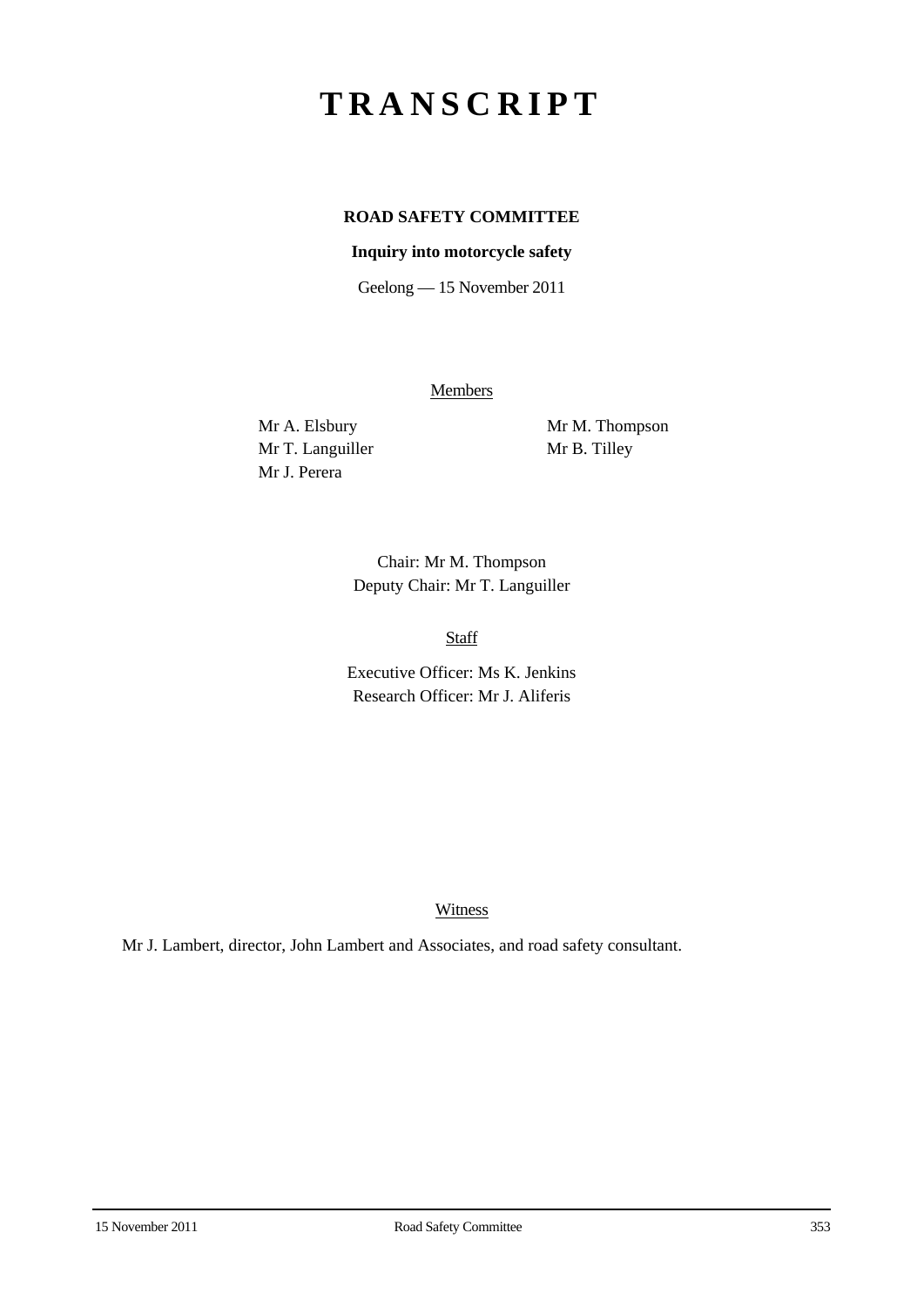**The CHAIR** — I welcome Mr John Lambert. In a moment I will ask you to introduce yourself and outline your background and experience in this particular area of traffic management, traffic law and road safety. As you would have heard earlier, the evidence you will give today has the benefit of parliamentary privilege. Should you wish to give any information in camera, feel free to do so. We will clear the room, and you can speak to us privately. I doubt that is likely to be necessary, but in your case it may be more likely, given some aspects of your submission, than for some of the other people we have had here today. We have a copy of your submission. I will invite you to speak, following which we will ask you a number of questions. I suggest that you speak to the key points of it without necessarily repeating them so that we can make optimum use of a question-and-answer format. Please commence.

**Mr LAMBERT** — My name is John Lambert. I am self-employed, and I work in safety generally — road safety, industrial safety and agricultural safety. Most of my income is derived from investigating fatalities and serious injuries for WorkSafe and Comcare, or from providing expert witness reports for cases across Australia, including heavy vehicle crashes, light vehicle crashes and industrial matters. Most of my road safety work is voluntary; I do not get paid for it. I was with VicRoads for eight and a half years. I was the manager of road safety research and investigations for four years, and in that period I did all the background material that is in these two previous reports, so all the data you see in there — —

## **The CHAIR** — For VicRoads?

**Mr LAMBERT** — It was part of the VicRoads submission and then got incorporated. The information I use in my reports is all from good public sources. For instance, I use the *Survey of Motor Vehicle Use*, and I will refer to that in the slides shortly in that regard; the motor vehicle censuses; the various state publications on deaths, injuries and serious injuries; the federal publications; and a lot of different reports that have been done in the last 30 years particularly. I have been involved in road safety for about 46 years.

## **Overheads shown.**

**Mr LAMBERT** — I thought I might cover a couple of issues that might assist you. We have this question about the rate of deaths and serious injuries for motorbikes compared to other vehicles. There are some who choose to query the truth. This slide shows just 2011 data. The data on kilometres travelled is from the *Survey of Motor Vehicle Use*, and the deaths data is from the BITRE *Road Deaths Australia 2010 Statistical Summary*. You will see that there were 226 billion kilometres of travel last year, of which 2.4 billion was on motorbikes. Hence non-motorcycle travel was about 224 billion. There were 1360 road deaths last year, and 224 of those were motorcycle road deaths, so the non-motorcycle deaths totalled 1143. If you divide the two figures and convert it into a fatality rate per 100 million kilometres, the fatality rate for motorcyclists is 9.36 deaths per 100 million kilometres while the fatality rate for other road users is 0.5. That tells you that the rate of deaths with motorcycle travel is 18.3 times greater than the average for all other vehicles.

The next slide looks at it from a per vehicle basis, and I raise this because when TAC determines what its charge is per vehicle it is a rate per vehicle that is the issue. The number of registered vehicles is from the *Survey of Motor Vehicle Use*. We have the same number of deaths. If you do the ratios, the motorcycle rate per 10 000 registered vehicles is 3.43 deaths per 10 000 registered vehicles, and it is 0.74 for non-motorcycles. On a per vehicle basis the number of fatalities is 4.64 times greater with motorcycles. The next slide shows the historical trend. You can see that for a long time the ratio has been around 4. That goes way back to 1980, and it is based on reliable data.

The next slide goes into serious injuries. Serious injury data is variable, so in all this data I have compared data derived from the same method for motorcycles and other vehicles — that is, if the police were filling out a form of a certain style. When they change their form, you sometimes get changes in reported numbers. These all relate to consistent collection of data for motorcycles and other vehicles. I am only comparing them. I am not saying that this is the absolute number of serious injuries; I am just comparing the ratios. The graph on the left is from the UK, which has a very thorough system of collecting data on all sorts of crashes. Basically for motorcycles the rate of serious injuries per fatality is about 20 per cent higher than for other vehicles. On the right is information sourced from four different sources. The average is that the rate of serious injuries is 50 per cent higher than for cars. If you look at all the data, it suggests that the rate of serious injuries for motorcycles is around 5.5 to 7 times greater than for other vehicles. That is the reality.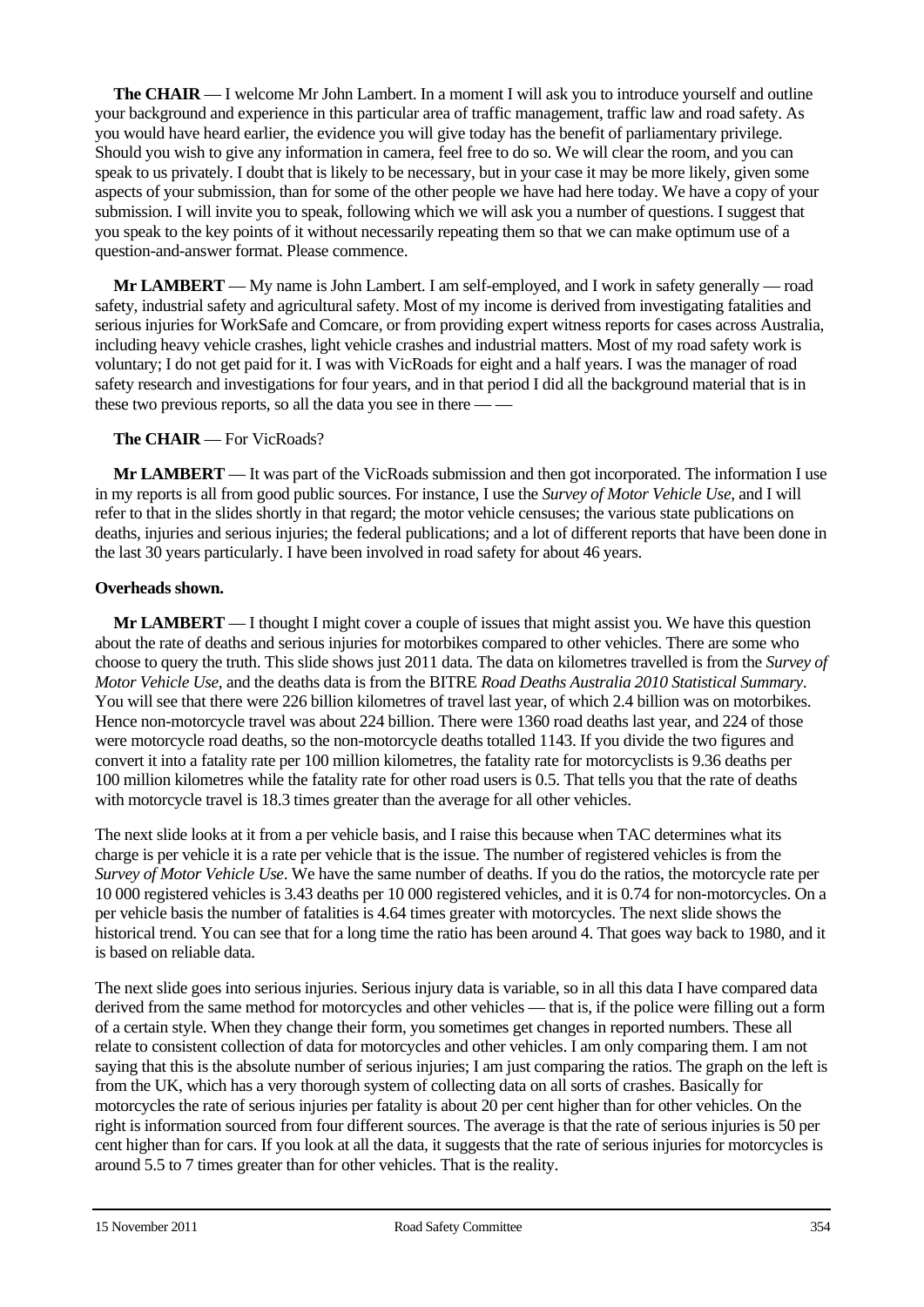I should point out that I am not anti-motorbikes. I admire their passion for what they do, but I am very passionate about trying to get something done about the very high level of trauma associated with motorcycle travel. That is the first thing.

The second thing is in regard to the cost of accidents. Serious injuries are defined as someone being admitted to hospital. The average cost for a serious injury crash is about \$220 000. If you go to disability injuries, which means that someone has become disabled in some way, that is \$1 million each. Fatalities are about \$2.4 million. The most expensive injuries are profound disabilities, when you are looking at about \$3.8 million per injury. That is based on the 2006 report updated to today, and that table is in my document if you want to read it. That is the best data you can get.

At the end of my report I have basically indicated a few things that I think need to be done to make motorcycle travel much safer. I appreciate that one of them would have a serious impact on the motorcycle industry, but I do not apologise for that. I think motorcycles should be speed limited, just as trucks are speed limited. If a motorcyclist comes off his motorbike at 100 kilometres an hour, slides across the ground for 20 metres, then slams into a stationary vehicle or fixed object, that person will almost certainly die. It is as simple as that. That is because the human body has a limit to what it can absorb, and that is about where it is at. I believe protective clothing should be mandatory. Based on its figures, the TAC say 15 per cent of their motorcycle injury costs relate to the fact that people do not wear protective clothing. That suggests they could probably subsidise protective clothing to about \$200 a year and the cost would balance out. That may be a way of getting it in.

I believe the TAC charge should be changed to what it always should have been. It is supposed to be a charge that recovers the costs of trauma associated with a certain group of vehicles, and without any cross-subsidy. If you take the figures I have given, where the fatalities are 4.6 times greater for motorcycles and the serious injuries are 5.5 to 7 times more, then the TAC charge for motorbikes in the 125 cc to 500 cc range should be about \$1500 a year and for the larger bikes should be perhaps \$2500 per year. That would have a huge impact on the industry, but it is no different than if I go and build a house in a flood plain and find my insurance is \$7000 per year, or if I do not build in a flood plain and it is \$700. People who choose to ride a motorbike have to accept that it is a high-risk industry and therefore the insurance costs will be high. One of the things that is often said about that sort of statement is, 'But it is only a small group within the motorcycle industry that creates all the problems'. It is the same for every single group of drivers. In other words, there is a small group of car drivers — the hoons, the people who drive impaired, the recidivist drink drivers — who have a crash rate that is probably 10 times greater than the average. At the other end of the scale you have 30 per cent of responsible drivers who have a crash rate that is one-tenth of the average, but there is no system that compensates one against the other. They all get pooled in together, and we pay an average fee for the whole group, so that should apply to motorcyclists as well. I know that seems hard, but I think it would have an amazing advantage, because then there would be serious discussion on doing something about motorcycle safety.

The level of illegal activity with motorcycles is much higher than for any other vehicle group. It does not matter which country or which study you look at. You will find that unlicensed riders, those riding unregistered motorbikes, those exceeding the speed limit and those being over BAC limits or under the influence of drugs are represented at a much higher level than any other group involved in crashes. One of the problems is that it is difficult to identify motorbikes because they do not have a front numberplate and the rear numberplate is small. I do not know if you have ever tried to report a motorcyclist that has gone past you on Geelong Road at 160 kilometres an hour, but you cannot read the numberplate in time to be able to report it because it is so small.

There is no reason why plates could not be fitted to the front and the back of a motorcycle, and as soon as someone says they are required they will be fitted. I was in India in September, and every single motorbike has a front numberplate. This suggestion that you cannot fit them is rubbish. All that has to happen is for someone to say, 'They must be fitted', and all the motorcyclists will work out how to do it. Their fairings do not fall off the front and their mudguards do not fall off the front. They can manage everything about their motorbikes so that nothing falls off the front, so they can manage to have a numberplate on the front that will not fall off as well. That should happen.

There are some fairly honest people amongst the motorcycle fraternity, like David MacKenzie, who gave evidence earlier. Ulysses Club members tend to be honest. They will say, 'We do not want a front numberplate because we would get fined more often'. That is honesty, and that is really what it is about. That is needed so that anybody has a chance of reporting the behaviour of a motorcyclist on the road when it is extreme.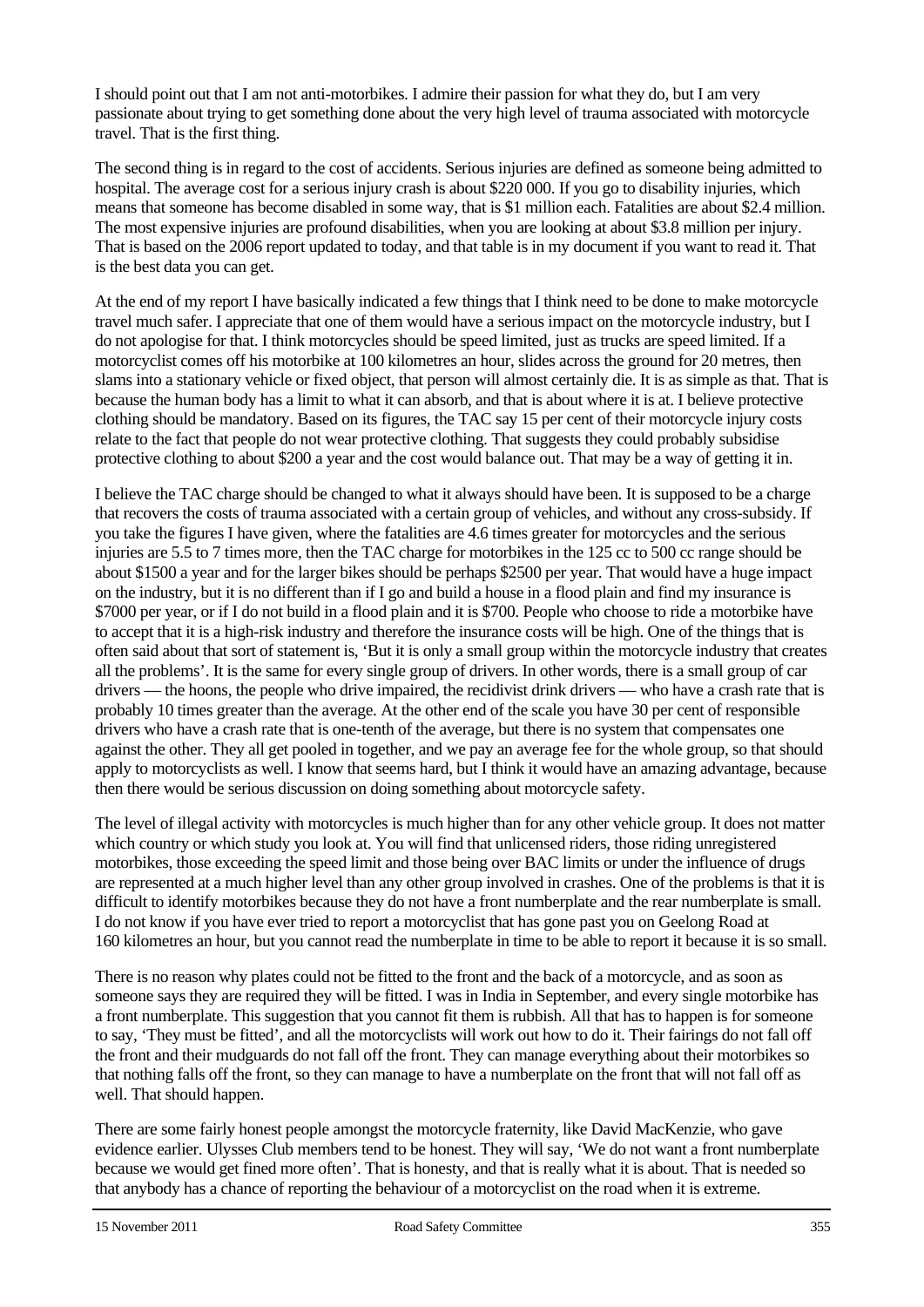I believe I have saved the lives of five motorcyclists by being a very aware car driver — that is, I have literally saved their lives. If I had not been really aware, they would be dead, and in one case my passenger would have been dead. But there is no real way that you can report to anybody someone travelling at extreme speed on a roadway. I will report them, and I have reported them. I would have to say that the response of the police is not very positive, but that is another thing. I suppose that is where I am coming from. Things can be done. A high TAC charge would generate the motivation to do things, because that would reduce the charge over time and make it much more reasonable.

**Mr LANGUILLER** — Thank you, John.

**Mr LAMBERT** — I can talk about filtering. I can talk about training.

**Mr LANGUILLER** — We have got a few questions for you. You will have every opportunity.

**The CHAIR** — We will be getting to filtering.

**Mr LANGUILLER** — In your submission you talked about imposing the full TAC levy on motorcyclists. Would you explain the positives and negatives of such an approach? Can you elaborate further?

**Mr LAMBERT** — The positives are that anyone who decides to consider buying a motorbike would have a message that this is a risky activity they are deciding to go into, and the levy is the cost of that risk. Then if you have a system whereby they can reduce the cost by reducing the risk — that is, if they are willing to wear protective clothing, the cost will be \$200 less; if they are willing to have a speed-limited motorbike, it will be less, or whatever — you then have a situation where you can actually take action to reduce the risk. Reducing the risk would reduce the TAC charge, and in that way we would get real action. The most important thing is that there would be a change in the attitude of the motorcycle fraternity, including the manufacturers, to doing something about reducing the trauma dramatically.

As it stands, the motorcycle industry always says the problem is the rider, and it is training and personal protective equipment, or PPE. It does not matter whether that is on-road or off-road bikes or quad bikes; their response is always the same. They never say, 'We are actually producing motorcycles that have speed limits of 250 kilometres an hour, which are totally inappropriate for motorcyclists on the road'. They will never accept that their product is part of the issue. I think if the TAC charge got put where it should be, they might reconsider their approach and start thinking about what they are putting on the road.

In my paper I have power-to-weight ratios. They are up to 1998. If I put current ones in, you can increase the numbers by about 30 per cent. You have got motorcyclists out there with power-to-weight ratios of 500-kilowatts-per-tonne. It is absolutely ridiculous. You might say, 'What is the problem?'. The problem is that that bike behaves in traffic so differently from any other vehicle that that in itself is a risk. It is a big risk. The policeman earlier talked about motorcyclists doing 170 kilometres an hour near Johanna. One of those high-powered motorcycles can get to 200 kilometres an hour in 20 seconds. It is totally unnecessary and it is dangerous. It is dangerous because other people do not necessarily allow for a vehicle accelerating at that sort of speed, at that rate, and then getting to that sort of speed in traffic. It can happen in an instant, and all of you will have seen it. Suddenly a motorbike goes, 'Whoof!', because it can.

**Mr LANGUILLER** — Is that why you are suggesting that we should limit motorcycles in terms of their capacity to speed? Is that a suggestion of yours?

**Mr LAMBERT** — Trucks are speed limited now, and yet truck drivers are the best drivers on the road. There is a very good reason to speed limit motorcyclists. Once they reach 100 kilometres an hour — unless they are at a motorcycle track where there is nothing for them to hit — if they go off their bike and hit anything, the injuries are really bad.

**Mr LANGUILLER** — Do you apply the same thinking to motor cars?

**Mr LAMBERT** — Motor cars are safe at much higher speeds, but yes, we apply the same thinking.

**Mr LANGUILLER** — Are you suggesting the TAC premium could be or should be between 1690 and 2180. Is that an issue? What is the intention behind that? Would that not make it financially difficult for a lot of people who want to take up motorcycling, including mopeds, scooters and so on? In the committee hearings we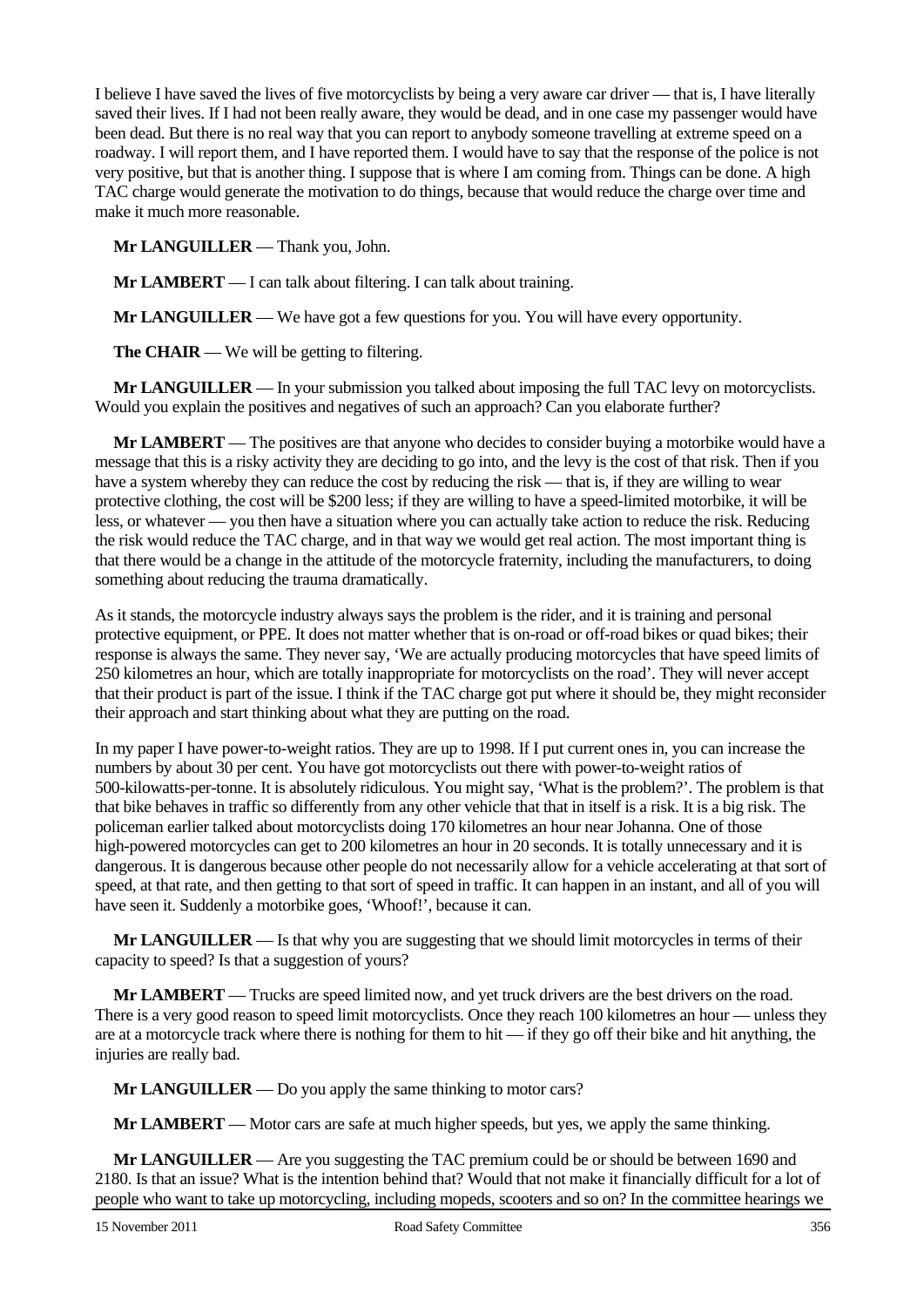have heard that people take up motorcycling for a whole range of reasons, including the cost of petrol and insurance, the environment and so on and so forth and, in addition, to taking it up for leisure reasons, tourism and so on. There appears to be a very significant risk associated with the cost of petrol and the cost of living generally where family members, including Dad, might take up riding a motorcycle, because they cannot afford to have two cars any more. Do you want to go back to your data?

**Mr LAMBERT** — There is a slide there on motorcycle fuel consumption. You can go to slide no. 35 on your right. Motorcycles are not economic nor are they environmentally friendly. Scooters are a different matter, and I have not spoken about putting a huge cost on scooters. I have been talking about motorcycles per se. The motorcycle use survey indicates that is the average fuel consumption for motorbikes that they surveyed. They make sure they select a range of motorbikes, a range of people and a range of locations. They do all that. They are doing about 6 litres per 100 kilometres. There are 65 makes and models of cars which have fuel consumption that is less than that.

Motorcycles are made from high-energy usage of materials — magnesium, aluminium and rubber tyres. There is not much glass in them. They have a short life. If you actually look at the energy costs per person per kilometre, motorcycles are not low. There is no environmental imperative that would support motorcycles over small cars. That is the reality. I know people think that is wrong, but I am quite willing to give you all of the data and people can play around with it any way they like. But they are just not efficient.

The small ones, scooters, are a different matter. They have other risks, but they do not generate the same level of injury and trauma as motorcycles. They are a different thing, and there may be the need to do something about the TAC charge to have another category, for instance, for scooters that do not have the same level of injuries> Perhaps they should not be included because they do not have the same crash-risk based on data to date. Maybe there needs to be a fiddle with the TAC charge for larger scooters.

**Mr TILLEY** — This is probably crossing many, many areas. Firstly, I am taking on board that you have said to the committee that you are certainly not against motorcycles. Motorcycle riding is inherently dangerous, and in terms of the data that you have provided in your submission, I thank you for being very matter of fact. It is all publicly available and accessible data. Are you able to provide us with any specific evidence that relates to motorcyclists engaging in more illegal behaviours than other motorists?

**Mr LAMBERT** — Could you go to slide 20? I have provided three copies of the major collision investigation group's investigation into fatalities and life-threatening injuries in 2002–03. The findings are listed there. You will note that all of the red bits represent illegal activity. There are 47 crashes, 39 of which were fatal and 8 were life threatening. Nine of the riders were unlicensed — that is 19 per cent; 18 of them were exceeding the speed limit before the collision; 9 had a measurable BAC limit; and 6 were above .05; 5 had traces of the cannabis drug; and 4 of the motorcycles were unroadworthy. That is the common sort of thing you see when you go and look at crashes. Typically when looking at motorcycle crashes, in 30 per cent of cases the rider is unlicensed. 'Unlicensed' includes not being licensed for the bike he is on — he may have a car licence — or the vehicle is unregistered or both. That is the norm. In America you will see the same figures. In Canada you will see the same figures. It is just part of the culture. That is the reality. If you are talking about cars in this situation, typically you will have a maximum of 4 per cent of unlicensed drivers.

**Mr LANGUILLER** — Which one would it be? Where is the inappropriate speed?

**Mr LAMBERT** — That just says they found 18 who were exceeding the speed limit. I will give you an example. Not far from here, just down the -

**Mr LANGUILLER** — You would include both in terms of exceeding the speed limit.

**Mr LAMBERT** — They are all exceeding the speed limit. In addition there will be ones where the motorcycle was travelling at an inappropriate speed for the conditions. That would add to the 18. This was presented at the motorcycle safety forum in Belmont some years ago. The policeman provided details of an accident that occurred just down the road from the venue. He showed what had happened. You could see that a motorist had driven out in front of a motorbike coming from their right. The motorcyclist hit the car and died. The major collisions investigator said the motorcyclist was at fault, which had the old audience really angry. Then he said, 'At the time that car pulled out, the motorcycle was not in sight. We estimate he was doing 168 kilometres an hour in a 70 kilometres-an-hour zone.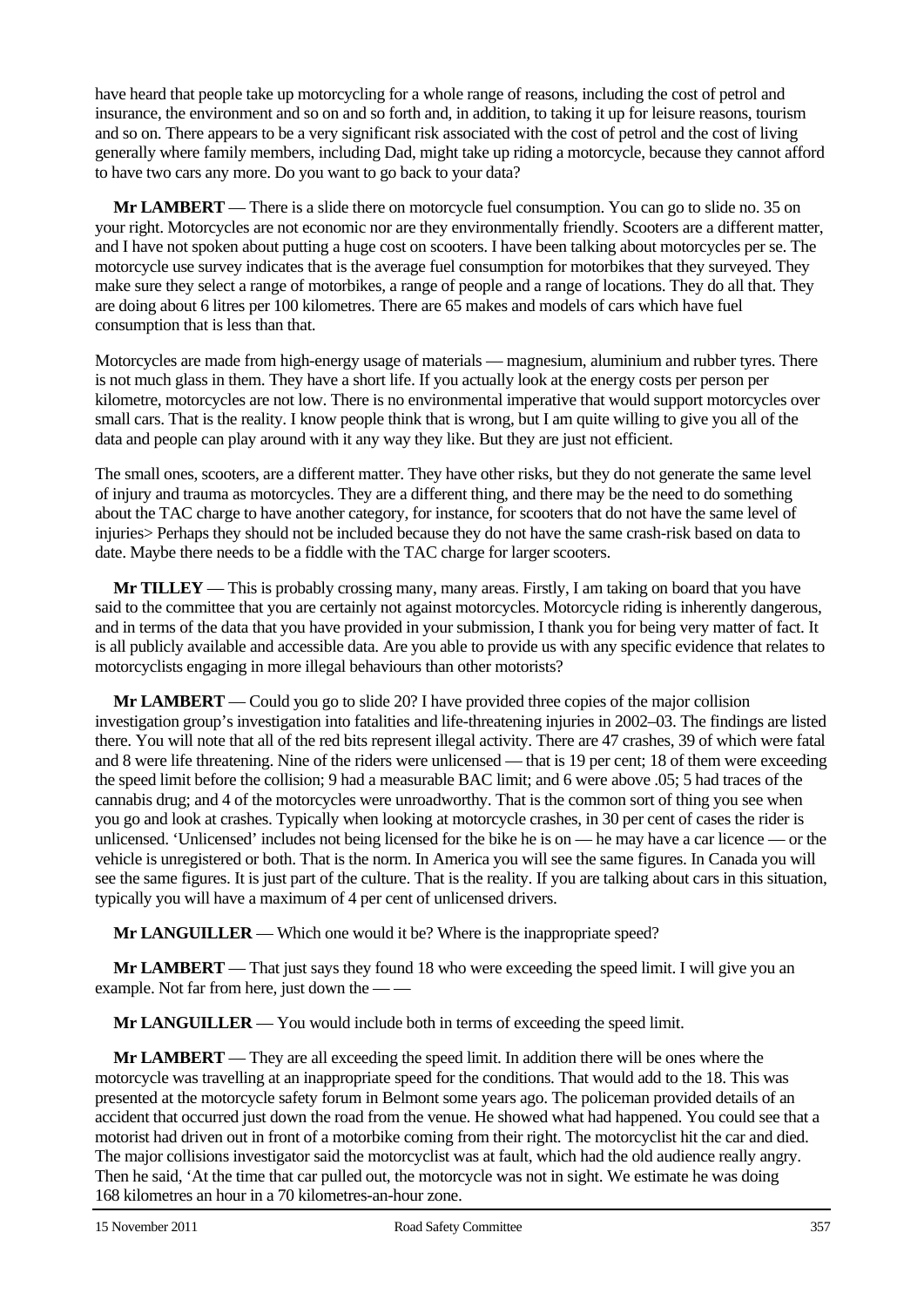**Mr LANGUILLER** — Where is the source of information? Where does that information come from?

**Mr LAMBERT** — I have given you three copies of the report. This is the major collisions — —

**Mr LANGUILLER** — Yes, but did you get that information from?

**Mr LAMBERT** — From the major collisions investigation group of Victoria Police.

**Mr TILLEY** — Would it be fair to ask, in terms of that data, do you have any other evidence that brings you closer to 2011?

**Mr LAMBERT** — It does not matter when you look at it; the picture is much the same. When I was looking at the demerit points data, I noted that those at the extreme were disproportionately motorcyclists. It is in part because of what motorcyclists can do. They can get to very high speeds very quickly, but it is always the same.

**Mr TILLEY** — When you say it is always the same, is it something you can lead the committee to in terms of some data that is — —

**Mr LAMBERT** — I will send you all the references I have, and you can cross-check them if you like.

**Mr TILLEY** — Thank you. I suppose that leads me on to the previous slide where we were talking about fuel efficiency of motorcycles versus other passenger vehicles. In your submission you made some commentary in relation to preferring some of the passenger vehicles over the motorcycles and that, in particular, you said small diesel vehicles would be more fuel efficient. There was also a claim that had all the riders killed across Australia been in cars, 5000 would have survived. That suggests that motorcycle policy is being underpinned by the assumption that riders are primarily responsible for the cost of road trauma. Can we talk about that a little bit? I know we have discussed this broadly. Would you like to narrow down that statement?

**Mr LAMBERT** — My assessment is that politicians at large are very resistant to making major changes in regard to the motorcycle industry. The motorcycle industry is very good at lobbying and being very public. I know there is risk there, but what I am saying is that motorcyclists have not paid their way in regard to trauma for a long, long time whereas other road users do. Basically the revenue that we get for cars in Victoria covers the costs that the TAC pays out in relation to trauma from car operations. It is the same with trucks and the same with taxis. For every single different group within the TAC schedule, which goes for a number of pages with the concessions, the charge is based on cost recovery for the group. For some reason motorbikes are not.

**Mr TILLEY** — With regard to the previous question where you were talking about TAC premiums and suggesting that they should be comparative to the incidence of injury, serious injury and fatality in the state of Victoria, would there be some way of considering concessions? We have heard today in submissions that some sections were discussing protective clothing. The question is whether to mandate or not to mandate. Are there suggestions of concessions from those premiums if motorcyclists were to do certain things?

**Mr LAMBERT** — Based on the TAC's own information that the costs associated with people not wearing protective clothing represent about 15 per cent of the total cost of motorcycle trauma, I have suggested that mandating protective clothing would enable those charges to drop by 15 per cent right away. If other things were done and it changed the incidence of deaths and serious injury and it changed the severity, particularly of serious injuries, and the TAC was monitoring it, you would expect that their charge would reduce as the benefits are achieved. It might start at \$1500, but within five years if lots of things were done to change the scene, it might be down to \$1000, \$800 or \$700. That would all happen if the whole issue of trauma with motorcycles was addressed in the same way as it has been addressed for every other vehicle.

**Mr TILLEY** — In relation to the TAC premiums, we have heard overwhelmingly in a number of submissions that motorcyclists are also paying premiums for car registration and for their insurance.

**Mr LAMBERT** — Truck drivers are also paying premiums for cars. Sorry, I love motorcyclists, but they are so inventive at thinking of reasons why they should not accept something. It is amazing. I thought it was interesting today the two people talking about filtering one after the other. One had all the reasons in the world why filtering was fantastic and the next guy was totally honest and said, 'It is dangerous'. That is what it is — it is dangerous. It is more dangerous than talking on your mobile phone. If you talk on your mobile phone, the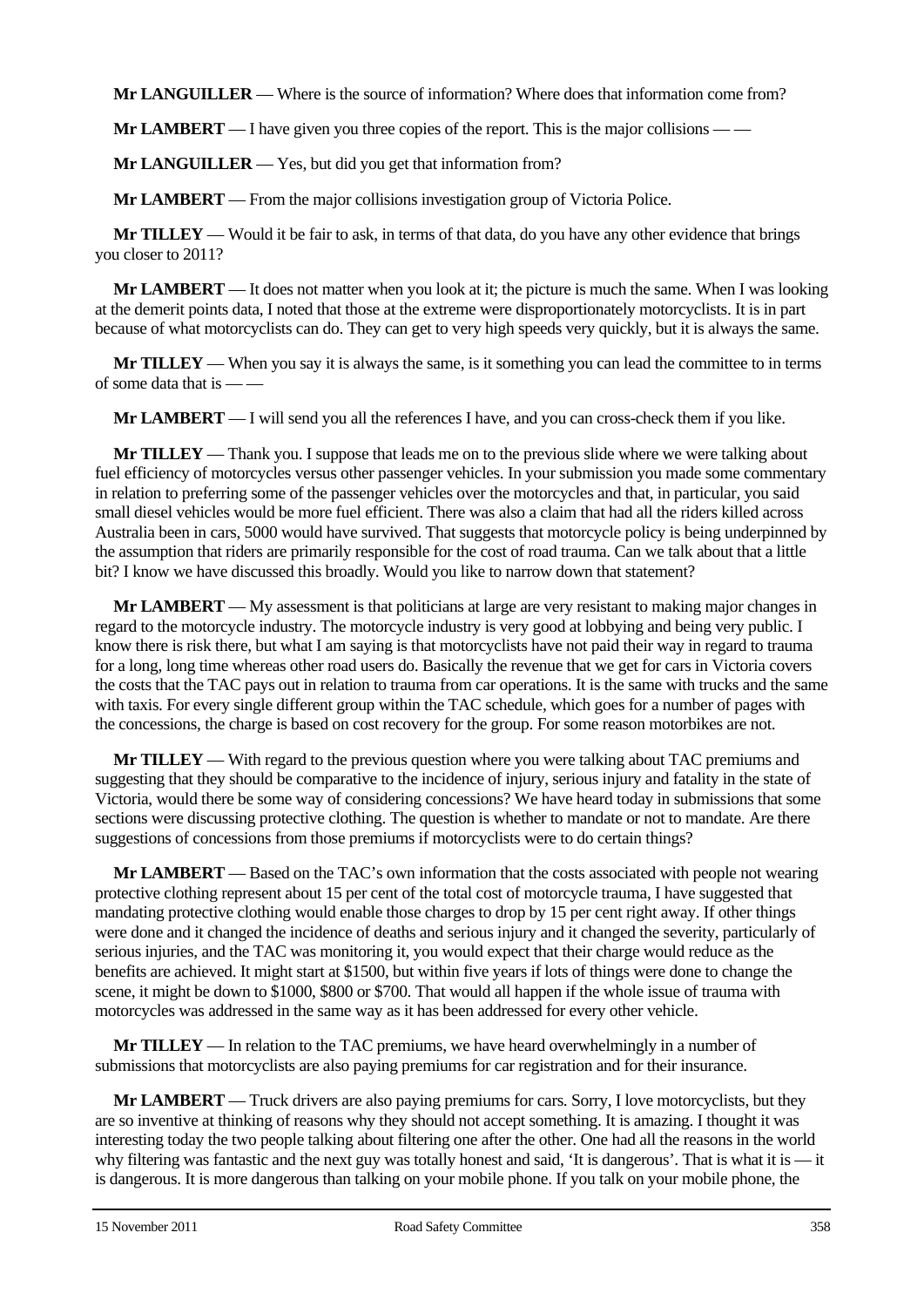penalty is three demerit points and \$280. It is probably twice as dangerous as that. The risk is having someone travelling in traffic between cars. That is the reality.

**Mr PERERA** — Is there any country where filtering is illegal?

**Mr LAMBERT** — I understand that there are jurisdictions that have done that, but I cannot tell you what they are. I would have to go and research that, but it has been done. My basic reason for saying that is that all the research into speed associated with crashes says that you have a vehicle doing 10 kilometres an hour faster than the traffic stream; in other words, if the traffic is doing 70 and that vehicle is doing 80, or if the traffic is doing 60 and that is doing 70, the increasing crash risk is eight times.

**Mr PERERA** — That is not filtering; that is lane splitting.

**Mr LAMBERT** — No, that is for a vehicle in the traffic going at a different speed. By definition a motorbike usually is going at least 10 kilometres an hour faster, and often much faster than that, so you can say the crash risk is of the order of eight times for filtering. People say there is no data to prove that. What people do not understand is the actual level of crash risk generally is very low.

I am sure you five gentlemen are all responsible drivers. Because you are responsible, the chance of your causing a crash where someone is injured is about once in your lifetime to once in five lifetimes. It is a very rare event. When I say the crash risk is eight times higher, it says if someone was to do that all the time while they are riding it would go to eight times in a lifetime, but it still would be once every 10 years. But that is the relative risks. With mobile phones and the research — we are not going to talk about the research — they say it is four times greater, and therefore three demerit points and \$280.

There are motorcycle riders who actually ride very well in traffic. All the guys here probably do it well because in my experience the motorcyclists who front up to safety forums are the responsible riders. But I am sure you have all been in a situation while travelling across the West Gate Bridge, if you do it regularly, and you will have a motorcycle weaving in and out like that and he is doing probably 40 to 60 kilometres an hour faster than the traffic stream, which is extremely dangerous. You have to catch him to fine him. He has got a little numberplate at the back that makes it hard to read. How do you control that behaviour? How do you make it so they are less likely to be in a crash? There were two people filtering near me and if I had not been aware, they would both be seriously injured.

**Mr TILLEY** — Do you have any evidence or a document with which you can provide this committee? You can take it on notice if you have not got it with you today, but if you can provide it to us at a later time that would be good. Specifically you were talking about an 18 kilometre difference in speed between vehicle and motorcycle — —

**Mr LAMBERT** — That has been proved since 1964, but I shall get it for you. That is Solomon in 1964 and it goes through to Kloeden and McLean with their crappy research. It goes to my papers on crash risk. Ten kilometres an hour is about an eight times increase in crash risk.

**Mr TILLEY** — So you have got the evidence?

**Mr LAMBERT** — Yes, I can send you the references to all that. That is all available.

**Mr TILLEY** — I appreciate that, thanks.

**Mr PERERA** — You have made a number of assertions about changes to motorcycles that would make them safer. These include speed limiting and weight-to-power limits. Could you expand on your statements, and do you think other safety enhancements such as ABS and ESC would have positive impacts on motorcycle safety?

**Mr LAMBERT** — ABS will be as useful as it has been for cars. It will make no difference. If you want to see the research on cars, you get the RACV-funded Monash University Accident Research Centre report of 2004 where they found there is no significant difference because of ABS on car. ABS means vehicles do not brake as quickly. The gentleman who was here earlier made the same statement. That is true. It is true for cars. It is true for motorbikes. Can I ask you five a question? Have any of you had ABS come on in your cars while you have been driving?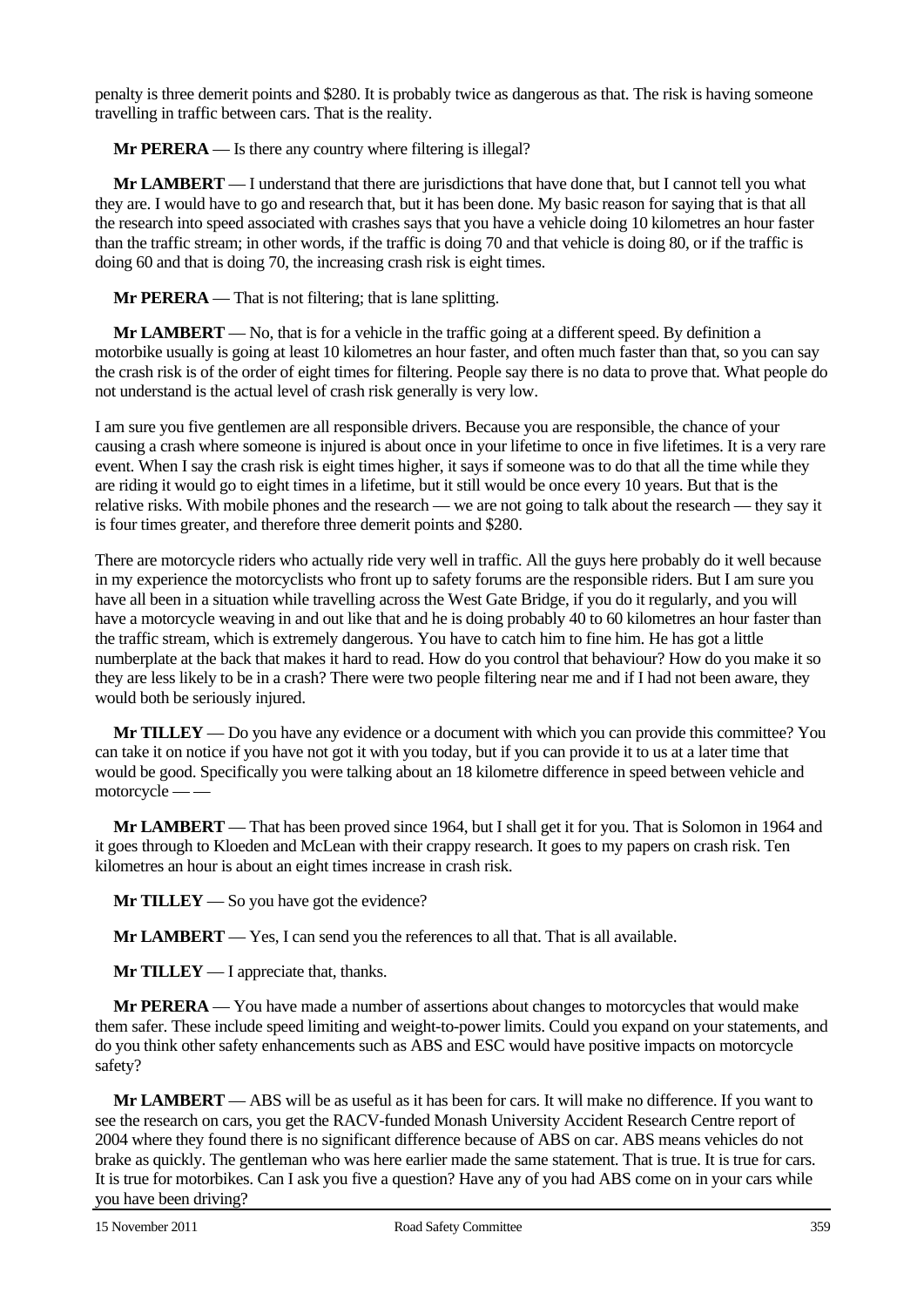## **Mr ELSBURY** — Yes.

**Mr LAMBERT** — What did you do when it came on?

**Mr ELSBURY** — I had my foot flat to the floor trying to get the brakes to go because I was going to hit something, and I steered away from a collision.

**Mr LAMBERT** — Mostly when it happens people take their foot off because they think what in the hell is going on? That is what you will do. You actually normally put an appropriate pressure on the brake pedal. When the ABS comes on you are supposed to try and push it through the floor, but when it starts doing that, people take their foot off. I would suggest that ABS in the long run will achieve nothing.

In addition there are a lot of people who are risk-takers on motorbikes. People who are not risk-takers do not ride motorbikes. The other problem which will arise is a thing called 'risk homoeostasis'. If they work out that they can push the bike harder with ABS, they will push it harder with ABS. Then when things go wrong they will actually be travelling faster, so they will be more likely to die and more likely to be seriously injured. I do not believe ABS on a motorbike will achieve anything from a community perspective. I suppose part of that is are the people it is supposed to help going to do the right thing with the ABS at the time? I doubt it. I believe you should be able to order cars with the ABS disconnected. ESC is even worse.

**Mr PERERA** — It is worse, is it?

**Mr LANGUILLER** — Why is that?

**Mr LAMBERT** — Why is ESC even worse? I am an engineer and I am a computer expert.

**Mr LANGUILLER** — I am not, so I ask you genuinely because I do not know.

**Mr LAMBERT** — I take it as being genuine. ESC is a system designed by engineers and designed by computer people that has a few sensors. Based on the input from the sensors, it presumes to know what the driver is trying to do and then when it cannot see what is ahead of the car it makes decisions about what it is going to make the car do. It is like putting a blind person in the seat in an emergency. It is an appalling technology, and I will guarantee you it will not reduce the road toll by the 20 per cent that MUARC says. If it is reduced by 2 per cent, that will be amazing. What will happen is one of you people, me or some other responsible driver will be killed by it, because the ESC will come on and make your car do something that you do not want it to do at a critical time and you will get killed. It is an appalling technology and unfortunately it is yet another case of the people who produce this technology pushing it.

**The CHAIR** — I might interrupt you there. We are becoming a bit constrained by time. I take it you have made your points in relation to ABS and ESC.

**Mr LAMBERT** — I have put in a very detailed submission on ESC to both the federal and Victorian governments, yes.

**The CHAIR** — Thank you for that. Mr Elsbury will flesh out a couple of other issues in relation to filtering, which you have already touched upon, but we would like to just build upon it.

**Mr ELSBURY** — I want to talk further about filtering and lane splitting. Lane splitting is at speed, usually down a highway, as you said, weaving in and out between vehicles, and filtering is when the traffic is stationary, usually in a high-traffic area like in the city or in amongst traffic lights — that sort of thing. A significant number of submissions to this inquiry have suggested that filtering be allowed. Some of the government agencies have cautiously suggested that filtering should be revisited as a possible future of legalising the practice. We have had a number of people not only in their submissions but also in the inquiry providing us with many very strong reasons as to why they feel filtering should be legalised. I have a feeling I know what your opinion is on lane filtering and definitely what it is on lane splitting, but would you mind fleshing that out just a little bit more given those differentiations?

**Mr LAMBERT** — If you define filtering as moving between cars when the cars are stopped, I have no problem with that. The sane advice is that that is completely safe. As soon as they are moving, that is when the problems start.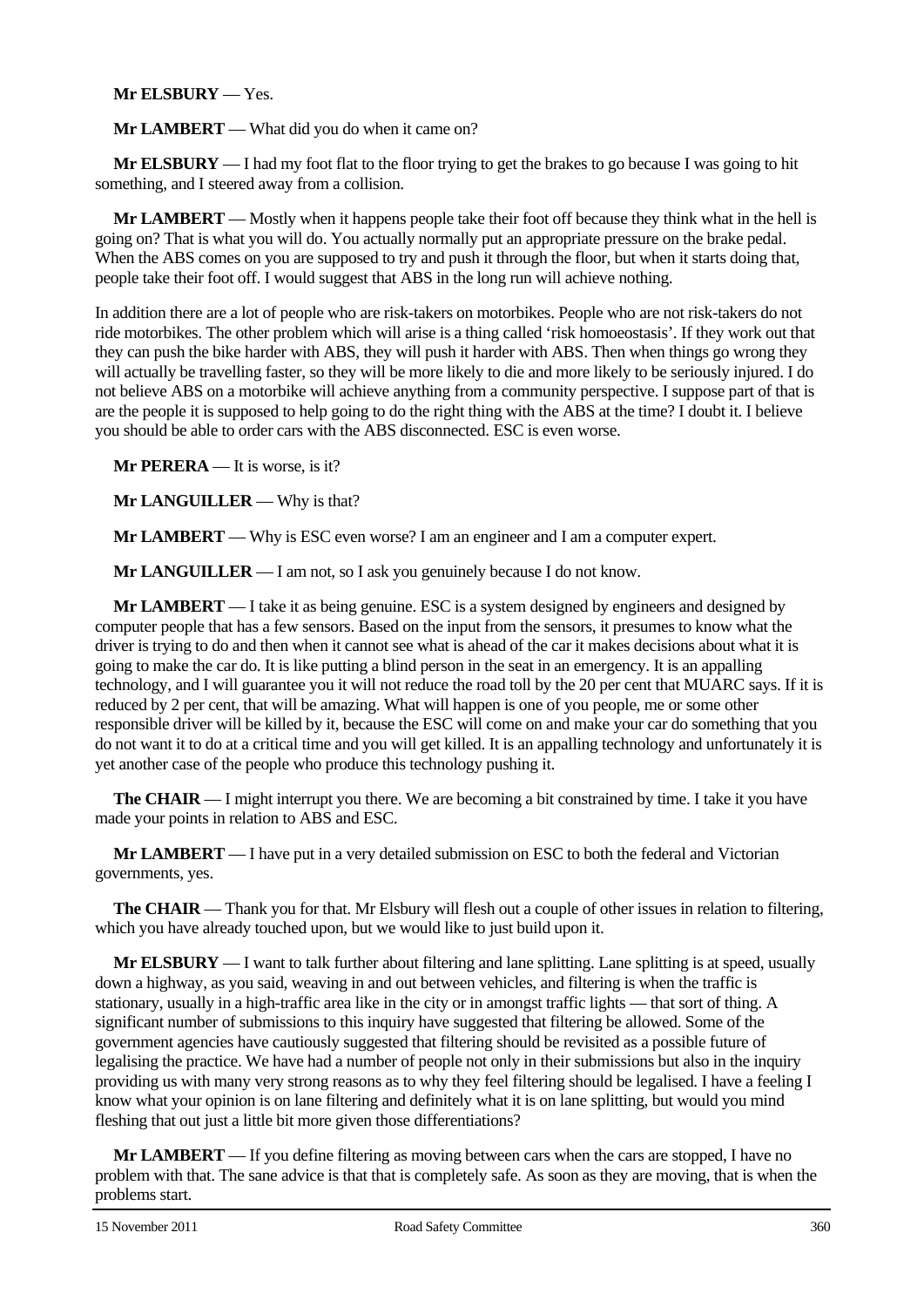**Mr ELSBURY** — So no splitting but filtering is okay?

**Mr LAMBERT** — Filtering is okay, yes.

**The CHAIR** — Filtering for stationary vehicles? Filtering has been defined as vehicles moving up to 30 kilometres per hour by an earlier witness.

**Mr LAMBERT** — I would not agree with that, no.

**The CHAIR** — All right. Could you share with the committee the basis for your statement that motorcycle deaths are 38 times greater than those for vehicles?

**Mr LAMBERT** — I did have a figure there. The figures have varied over the years. The paper I would use had figures of up to 38. The United Kingdom has figures of up to 38. I gave you the 2011 data earlier and said in 2011 it was 18 times. TAC uses the 38 times figure in its ads, as you would know, but basically I am saying that for fatalities in 2011 it was 18 times, and that was for the whole of Australia.

**The CHAIR** — My further question would be in relation to the use of data in motorcycle safety. What comments would you make towards improving the use of data in improving motorcycle safety?

**Mr LAMBERT** — When I was manager of road safety research investigations I was responsible for the database that was used for crashes for Victoria, and for the enhancement of all the rest. I am very well aware of the problems with the database, and it is interesting that up until recently it was felt that fatalities were something you could rely on. But you would have seen the report that said the police have changed the way they review fatalities. They have moved from a single person reviewing which fatalities were suicides and which were from natural causes to a committee. The indications are that that probably produced a stepped change in fatalities. The only way we are going to know is by getting the coroner's information and comparing them.

When you come to serious injuries, there is a real issue, and for minor injuries there are even greater issues. It varies with road user groups. The underreporting of bicycle injuries is horrendous. There are a huge number of bicycle injuries that are never reported. Motorcycle injuries may be underreported and it is all to do with the issues about what people understand are their responsibilities in relation to crashes. Do they know they have to report it or not, and all of that sort of stuff. That is why in all my data I compare information gained under the same system. In 1988 the police changed their accident reporting form. There was a stepped change in injuries as a result of the change in the wording on their form, and these things happen. The way I deal with it is to only use data from the same year in comparisons, and I never assert that that data is complete, because it is just not.

**Mr TILLEY** — On the subject of coroners and fatalities, what years were you talking about?

**Mr LAMBERT** — Early last year they changed the way they evaluate or try to determine which fatalities were suicides or natural causes, and therefore whether they should or should not be included in the road toll. Suicides and natural causes are always being deducted. Last year there was a significantly larger number of fatalities taken out from the original.

**Mr TILLEY** — Because they were classified — —

**Mr LAMBERT** — Because this new committee classified them. One of the problems you have with suicides is if you have a suicide note, you know it is a suicide. The Norwegians did a study where they looked at all the crashes where there was no avoidance manoeuvre by the car where someone died. They went back and interviewed the families, and they found that 7 per cent of their crashes that had not been identified as suicides were suicides. So you get that situation of looking at the data and saying, 'Is this a crash that should be included in the road toll or one that should not be?'. If you can get evidence that it was a suicide, even though there is not a suicide note, then you remove it. Last year the things were changed and there was a much larger number of the total removed than what had occurred in previous years.

**Mr TILLEY** — What was the make-up of this committee you mentioned?

**Mr LAMBERT** — It has psychologists and medical people on it. You would have to check the membership with the police, because it is a committee rather than an individual.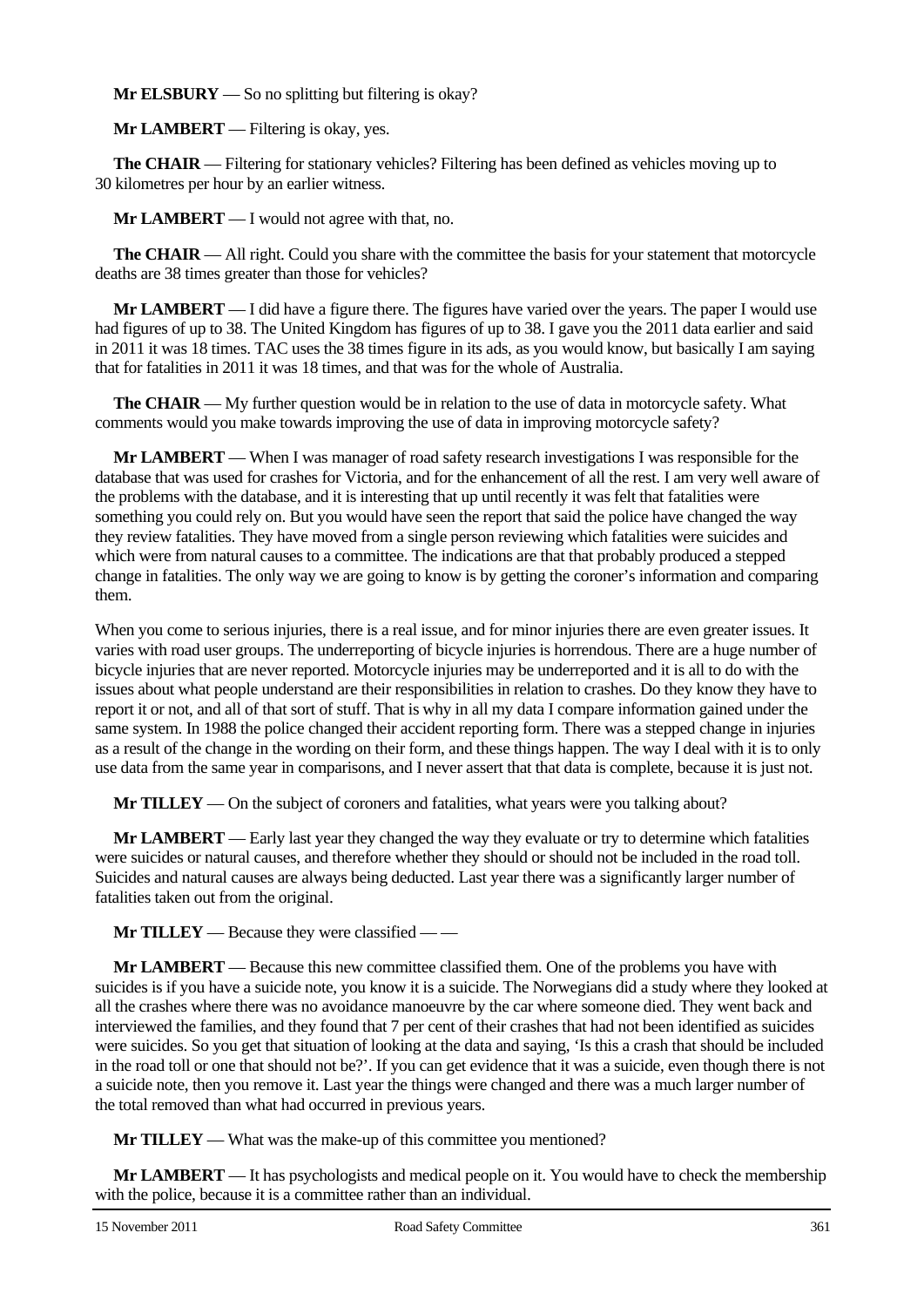**Mr LANGUILLER** — I am cognisant of the data you provided, particularly in relation to major fatalities. Do you think we build roads for everybody? In other words, we have a diversity of road users, which include motorcyclists? I am cognisant that you have been in the game since 1965.

**Mr LAMBERT** — Yes. Transport authorities build roads for light vehicles. They do not build them for pedestrians, which is why, as a pedestrian, you walk up to the lights, they have just gone green that way, and you push the button and it does not go green for you because they do not even have the lights for you. They do not build them for heavy vehicles. In almost every heavy vehicle crash I investigate, the road is part of the problem. Motorcycles can be the same. Roads are built for light vehicles. That is the reality of it. When I did the Victorian bicycle strategy in 1991, I tried to get VicRoads when they built the Western Ring Road to put a bicycle facility along the Western Ring Road to make sure that bicycles were not on it and that they could safely travel there. They gave a commitment that they would do so, but it was never done. VicRoads builds for light vehicles, and so does RTA and all the state governments. They build for light vehicles because they are the dominant vehicle. About 90 per cent of vehicles are light vehicles, and that is what they build for. Truck drivers are probably worse off than motorcyclists in trying to deal with roads that are not designed for trucks.

**Mr ELSBURY** — Just in relation to licensing issues that you have raised, considering that I have had minimal experience with a motorcycle -

**Mr LANGUILLER** — Do not be modest!

**Mr ELSBURY** — Yet right now I have here a learners permit that says that I can ride a motorcycle out on the roads. That is after a maximum of 6 hours actually in the saddle riding bikes and that was because I did the learners permit test, which included a mandatory  $2\frac{1}{2}$  hours of riding around, and, because I am conscientious, I did an extra 31 ⁄2 hours beforehand as well. Do you think that particular part of the licensing scheme is adequate? Also, with regard to drivers, do you think the spatial awareness that drivers are expected to have on the roads in avoiding causing accidents with motorcyclists is adequate?

**Mr LAMBERT** — I will deal with the second part first. Drivers do not have to avoid motorcycles. Motorcycles have to avoid drivers. People might say that that is very, very hard. The reality is that when you travel on the road, on average, 1 in 100 vehicles that you see will be a motorcycle. In fact, because of a lot of recreational travel with motorbikes, if you are travelling at business times for normal work, it will be a lot lower than that. In addition, a significant percentage of those motorcycles do not travel within the traffic stream in the way other vehicles do. They are the odd ones out. They are the ones creating the risk by weaving through the traffic, and the way your brain works when you are driving is that the eye and the subconscious analyse all the visual data all the time, and they alert you when there is something that needs to be alerted to, which is why you can be driving along and think, 'I don't remember anything for the last 1, 2, 5, 10 kilometres', because it is all being processed in the subconscious, and there is an assumption when you scan your driving — when you look in the rear-vision mirror, you assume that when you look in it next, there will not be much change behind you, so you look in there, there is no risk behind you, cars are all travelling, you decide you are going to change lanes, you go through the process and you change and in the meantime the motorcyclist has come up between them and you collect the motorcyclist. It is the motorcyclist who has to be taught that he is responsible because he is behaving in a way which the driver would not expect, so when it comes to look left, look right, look bike, it should be if you are a motorcyclist, you are responsible for your safety. You do not go driving between cars, lane splitting, without making sure it is safe before you do it.

**Mr LANGUILLER** — Can I interrupt you? Why not make the car driver equally responsible?

**Mr LAMBERT** — I will give you a reason why. There are a lot more trucks on the road than motorbikes, and trucks take longer to brake than cars, significantly longer. A big truck, a B-double, takes twice as long to stop from 100 kilometres an hour. You cannot train drivers to allow for the way trucks behave when they are 10 per cent of the traffic stream or more. What chance have you got training for motorcyclists, who are 1 per cent? It is impractical. It is lunacy. You will never do it. I look for motorcyclists because I am a very conscientious driver who is very alert, and others do too, but to get the whole population to do it, it is lunacy. What has got to happen is the motorcyclist has to realise that there is a significant percentage of people who will not expect them to be where they are, and he has to allow for that. That should be the emphasis, and I know it is hard on the motorcyclist, but if you want to achieve safety gains, you will never achieve it by look left, look right, look bike. It will never make any real difference. It is the motorcyclist who has got to be responsible. He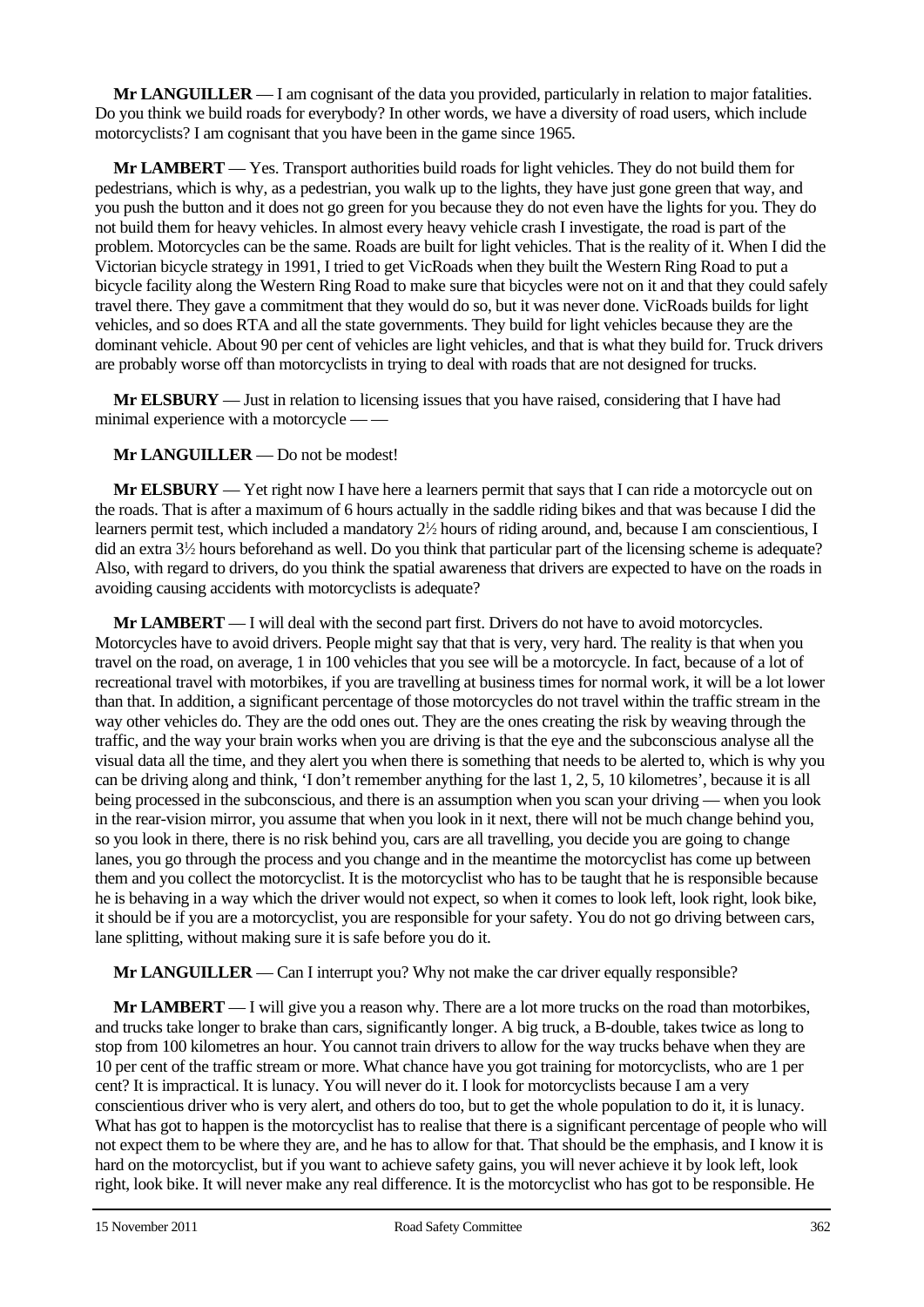has to make sure that he is seen. He has to make sure that he is riding in a way that is not unexpected for the other road users — he or she; mostly they are he, of course. The other part of your question was?

**Mr ELSBURY** — Was about the licensing regime for motorcyclists.

**Mr LAMBERT** — It is a problem, but if you were thinking of going on a motorbike and you knew that you were going to be paying a \$1500 TAC charge, you probably would not start because that would tell you it is dangerous, and that would be one advantage, but I think it is very difficult to look at a buddy scheme with motorbikes. We require car drivers to do 120 hours of buddy-type driving — in other words, with someone in the car with them — but we let the motorcyclist out on the road, and the motorcyclist on the road is much more at risk than the car driver ever is, so there is a big problem there. It is not an easy one to fix for the reasons that have already been given here, and probably given elsewhere, that having a buddy system again, the same as the TAC charge, would make the cost of getting a licence much greater. In other jurisdictions in the world — Japan is one, and Singapore — the first licence might be for a125 cc motorbike. Then you have to apply for the next one to get up to a 250 cc, then another one to get to 400 cc and another one after that. The end result is that there are hardly any big bikes in Japan or Singapore or those jurisdictions because it is not worth their while going that far. That would probably be a better thing to do if you want to reduce the trauma outcomes, because the power to weight ratio of bikes would be not as high and their top speeds would be not as high and maybe that would reduce trauma, but that would be a big change. It would affect, obviously, the motorcycle market, including Stevens in Geelong, because suddenly the demand for their product would be dramatically reduced. There are licensing issues, but I think the real message that has to get to people is if they want to consider motorcycle riding they have to know it is dangerous and they have to make a rational decision about that.

Maybe you have done the right thing by doing an extra  $3^{1/2}$  hours. Perhaps in the process if people were paying \$1500 a year, TAC might say, 'Well, if you do this defensive motorcycle training course, we will subsidise you for \$200', because it would be worth their while.

**Mr ELSBURY** — I am loaded up for another training course on roads. They are available, but by the other token I am pretty sure motorcyclists understand the risks that they are undertaking when they hop on a bike.

**Mr LAMBERT** — Actually the research says that they rationalise the risks away.

**Mr TILLEY** — There is one thing we have not covered but we fairly widely covered in other public hearings. Before I ask the question I need to establish your experience in this field. You mentioned to us that you worked in industrial areas and OH&S and done crash investigations. Have you ever investigated an object, namely a wire rope barrier and a motorcycle, at all? If you have not got any experience in that area — —

**Mr LAMBERT** — I was one of the two managers of VicRoads who pushed for five years to get the first wire rope barrier installed, because we saw it add a huge advantage in getting greater protection, and that was between Laverton and Hoppers Crossing. The chief antagonists against that were the Motorcycle Riders Association. In the five years seven people died in crossovers on that section of road; no-one has been killed since.

The issue with wire rope barriers is that the cost of installing them means a lot more kilometres of them get installed. They have saved thousands of people from injuries, and they will continue to do so. I only know of three — and I am not saying these are the only ones — cases of motorcyclists hitting wire rope barriers. In two of those, if the barrier had not been there they probably would have died anyhow, because they would have gone straight into opposing heavy traffic.

**Mr TILLEY** — Of those three that you — —

**Mr LAMBERT** — The one where the rider might have survived was on the Frankston Freeway, with a huge gap between the roads, and it hit the wire rope barrier. If the wire rope barrier had not been there he probably would not have gone into the opposing traffic and would have been okay. I always say Armco barriers kill motorcyclists, concrete barriers kill and injure motorcyclists — all barriers kill and injure motorcyclists because they are an unprotected road user, and if you hit them hard they get seriously injured.

An emotive statement made very early on was, 'These are cheese cutters', the inference being that a motorcyclist could be sliced up by the wire rope barrier. I do not know whether that has ever happened, but that